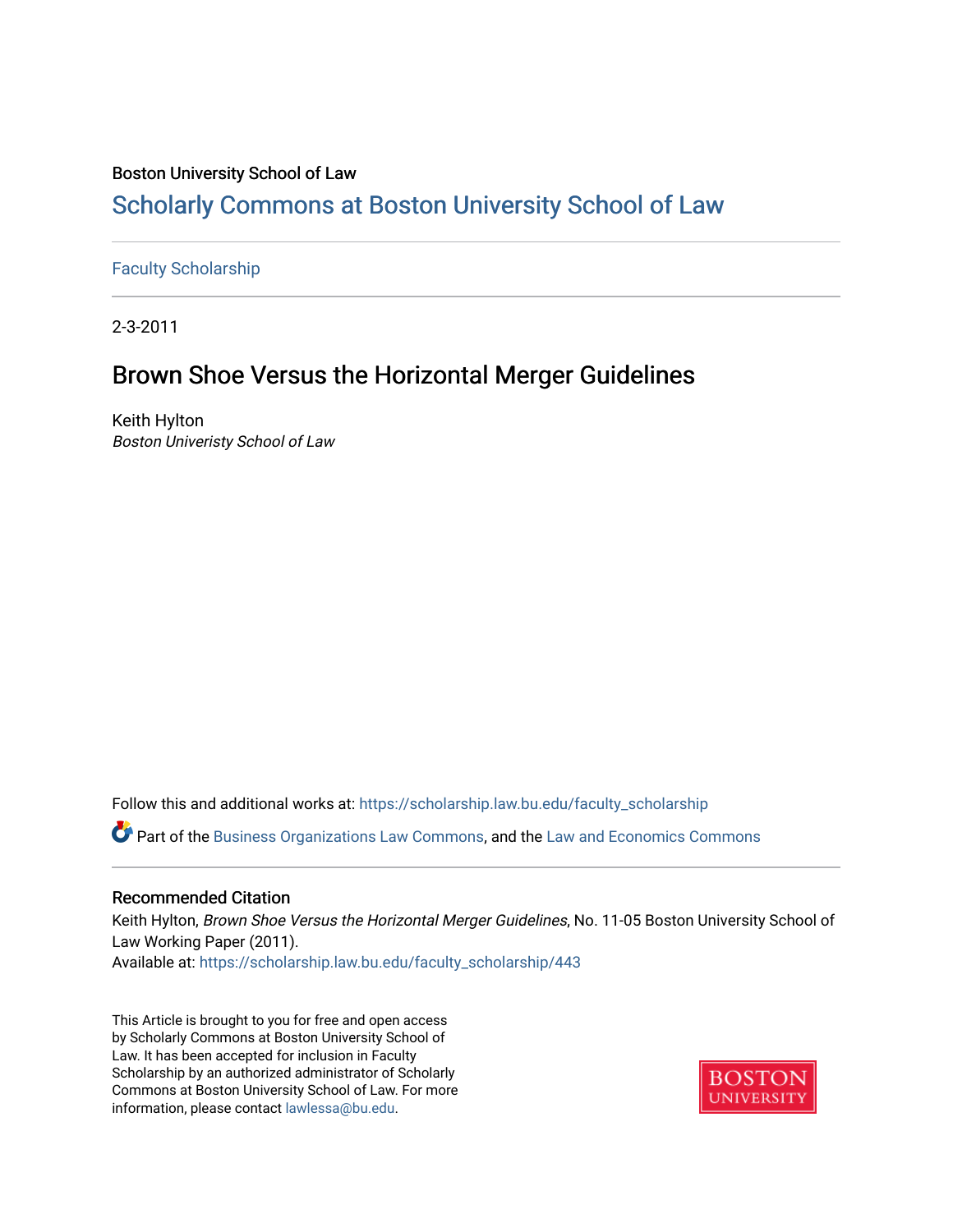

# *BROWN SHOE* **VERSUS THE HORIZONTAL MERGER GUIDELINES**

Boston University School of Law Working Paper No. 11-05 (February 3, 2011) Forthcoming, *Review of Industrial Organization* (2011)

Keith N. Hylton

This paper can be downloaded without charge at:

http://www.bu.edu/law/faculty/scholarship/workingpapers/2011.html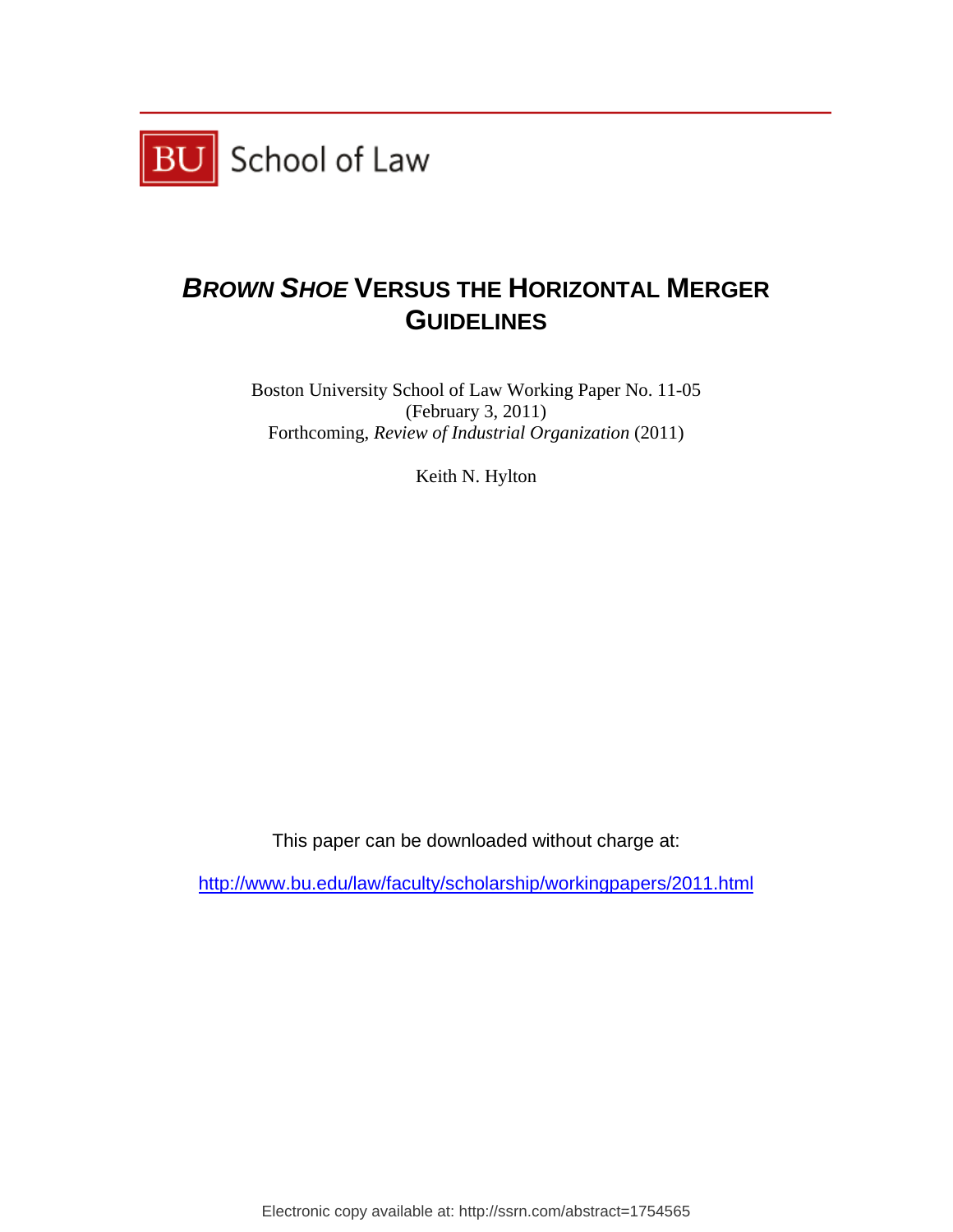*Brown Shoe* Versus the Horizontal Merger Guidelines

Keith N. Hylton

Forthcoming, *Review of Industrial Organization* (2011)

Abstract: The new Horizontal Merger Guidelines, if treated by courts as a source of law, would reduce the discretion traditionally exercised by courts in defining relevant markets and market power in merger cases. This is an undesirable shift in the balance of power because courts have used the market power inquiry stage of merger analysis as a general checkpoint or weigh station for evaluating factors relevant to the welfare effects of a merger.

<sup>\*</sup> Boston University, Honorable Paul J. Liacos Professor of Law, **knhylton@bu.edu**. I thank Marc Rysman, Josh Wright, and Judd Stone for helpful comments.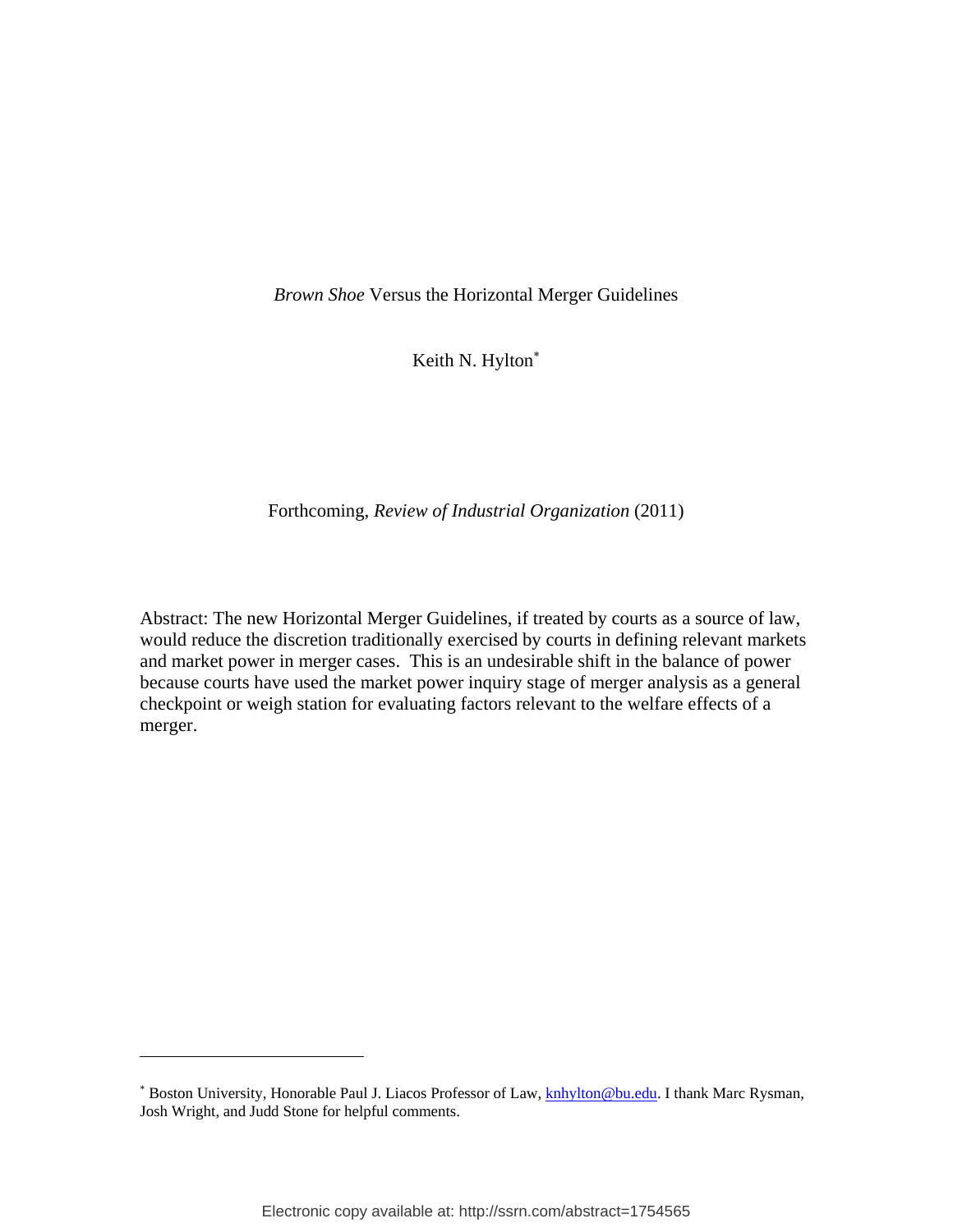For an antitrust insider, it is not easy to object to the new Horizontal Merger Guidelines.<sup>1</sup> They are intended to reflect actual practice at the enforcement agencies, and it appears that they do reflect that practice as it has evolved recently. To voice strong objections, one has to set out to be provocative and to deliberately go against modern trends.

At the risk of being viewed as an outsider, I will voice some objections to modern trends here. The new Horizontal Merger Guidelines reflect an effort by the enforcement agencies – the Federal Trade Commission and the Antitrust Division of the Justice Department – to move merger law in a direction that facilitates enforcement efforts. Courts have looked to the merger guidelines in recent years as a source of law in merger cases. The 1984 and 1992 guidelines have been mined by courts for useful analytical tools in merger cases; however, those guidelines did not significantly alter the balance of power between the agencies and the courts. The new guidelines, in contrast, attempt to alter the balance of power in favor of the agencies.<sup>2</sup>

The new guidelines, if treated by courts as a source of law, would reduce the discretion traditionally exercised by courts in defining relevant markets and market power in merger cases. This is an undesirable shift in the balance of power because courts have used the market power inquiry stage of merger analysis as a general checkpoint or weigh station for evaluating factors relevant to the welfare effects of a merger. For example, a court's beliefs with respect to the relative costs of false convictions and false acquittals will influence its judgment on the market definition issue. Overall, this is a desirable feature of the discretion exercised by courts in merger cases.

In a big-picture sense, there is nothing new in this struggle over the balance of power in merger cases. Antitrust law has been shaped over time by a process of give-and-take between the courts and the enforcement agencies.<sup>3</sup> The agencies typically pressure the courts to adopt standards that facilitate enforcement. The courts often oblige, for a time, until the law reaches a stage where it can no longer be justified on the basis of the rule of reason analysis that has been at the core of the antitrust case law.<sup>4</sup> When that point is reached, courts typically retreat to a framework that provides greater discretion to judges.<sup>5</sup> This process is likely to replay itself in the context of the new merger guidelines.

#### I. *Market Definition and Defining a Violation of Clayton Act Section 7*

As the new guidelines make clear, the enforcement agencies will put less emphasis on market definition, which is reflective of current practice. The guidelines offer the following statement:

<sup>&</sup>lt;sup>1</sup> U.S. Dept. of Justice & Fed. Trade Comm'n, Horizontal Merger Guidelines (2010) [hereinafter Guidelines], available at http://www.ftc.gov/os/2010/08/100819hmg.pdf.

<sup>&</sup>lt;sup>2</sup> I am not accusing the enforcement agencies of deliberately setting out to alter the balance of power. I assume they have tried to improve enforcement procedures.

 $3$  Keith N. Hylton, Antitrust Law: Economic Theory and Common Law Evolution xii-xiv (2003).  $4$  Id.

 $<sup>5</sup>$  Id.</sup>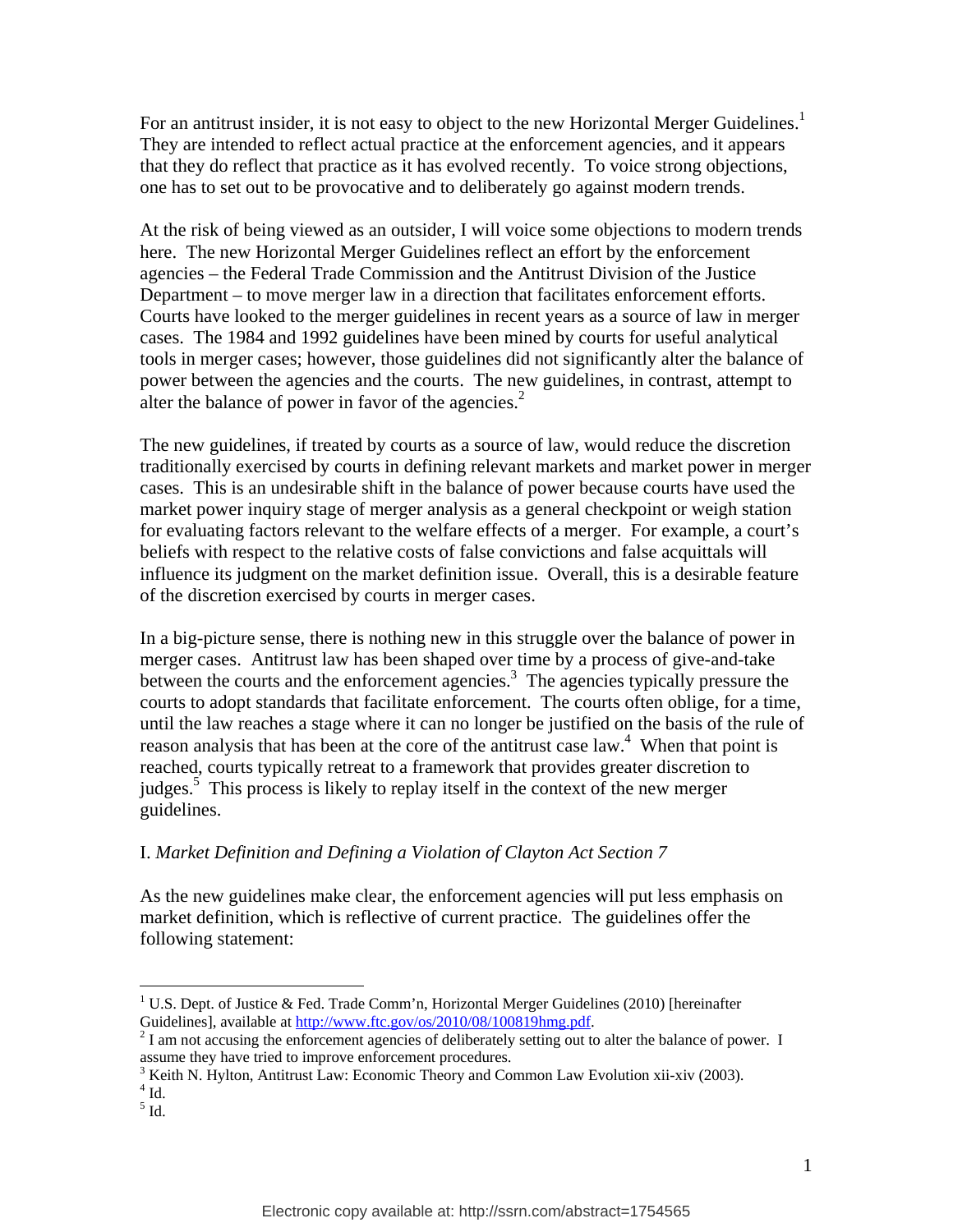The Agencies' analysis need not start with market definition. Some of the analytical tools used by the Agencies to assess competitive effects do not rely on market definition, although evaluation of competitive alternatives available to customers is always necessary at some point in the analysis.

Evidence of competitive effects can inform market definition, just as market definition can be informative regarding competitive effects. For example, evidence that a reduction in the number of significant rivals offering a group of products causes prices for those products to rise significantly can itself establish that those products form a relevant market. Such evidence also may more directly predict the competitive effects of a merger, reducing the role of inferences from market definition and market shares.

Where analysis suggests alternative and reasonably plausible candidate markets, and where the resulting market shares lead to very different inferences regarding competitive effects, it is particularly valuable to examine more direct forms of evidence concerning those effects.<sup>6</sup>

This has been the most controversial part of the new guidelines. Still, it is not easy to see the reason for controversy. The description of the agency's approach seems to be entirely reasonable, and especially so in light of recent practice.

The famous example of recent practice on the question of market definition is *FTC v.*  Staples.<sup>7</sup> The FTC challenged the merger of Staples and Office Depot even though the two firms, combined, would constitute less than 5 percent of the market in office supplies. $8 \text{ The two firms combined would constitute a much larger share of the }$ submarket consisting of office supply superstores. The FTC focused on the impact of the merger in the office supply superstore market, and persuaded the court that this was indeed a relevant market for merger analysis. The FTC's econometric evidence indicated that a merged entity combining Staples and Office Depot would be able to raise price by at least 5 percent without facing significant loss of consumers to other sellers of office supplies.<sup>9</sup>

The experience of the FTC in *Staples* and other recent cases suggests that market definition is not, as a practical matter, the most important question in a merger analysis. To the enforcement agencies, the important question is whether the merging firms will gain sufficient market power to harm consumers through an increase in price.<sup>10</sup> If that proposition can be demonstrated, then defining a relevant market for antitrust purposes would seem to be secondary, and a necessary implication of the pricing evidence.

I think this is a fair description of where the enforcement agencies stand on the role of market definition (or power) analysis, and what the new merger guidelines set out to

<sup>&</sup>lt;sup>6</sup> Guidelines, supra note 1, at 7.

<sup>7</sup> 970 F. Supp. 1066 (D.D.C. 1997).

 $^8$  Id. at 1075.

<sup>&</sup>lt;sup>9</sup> Id. at 1076, 1088.

 $10$  Equivalently, the firms could maintain the price and degrade the quality of their product.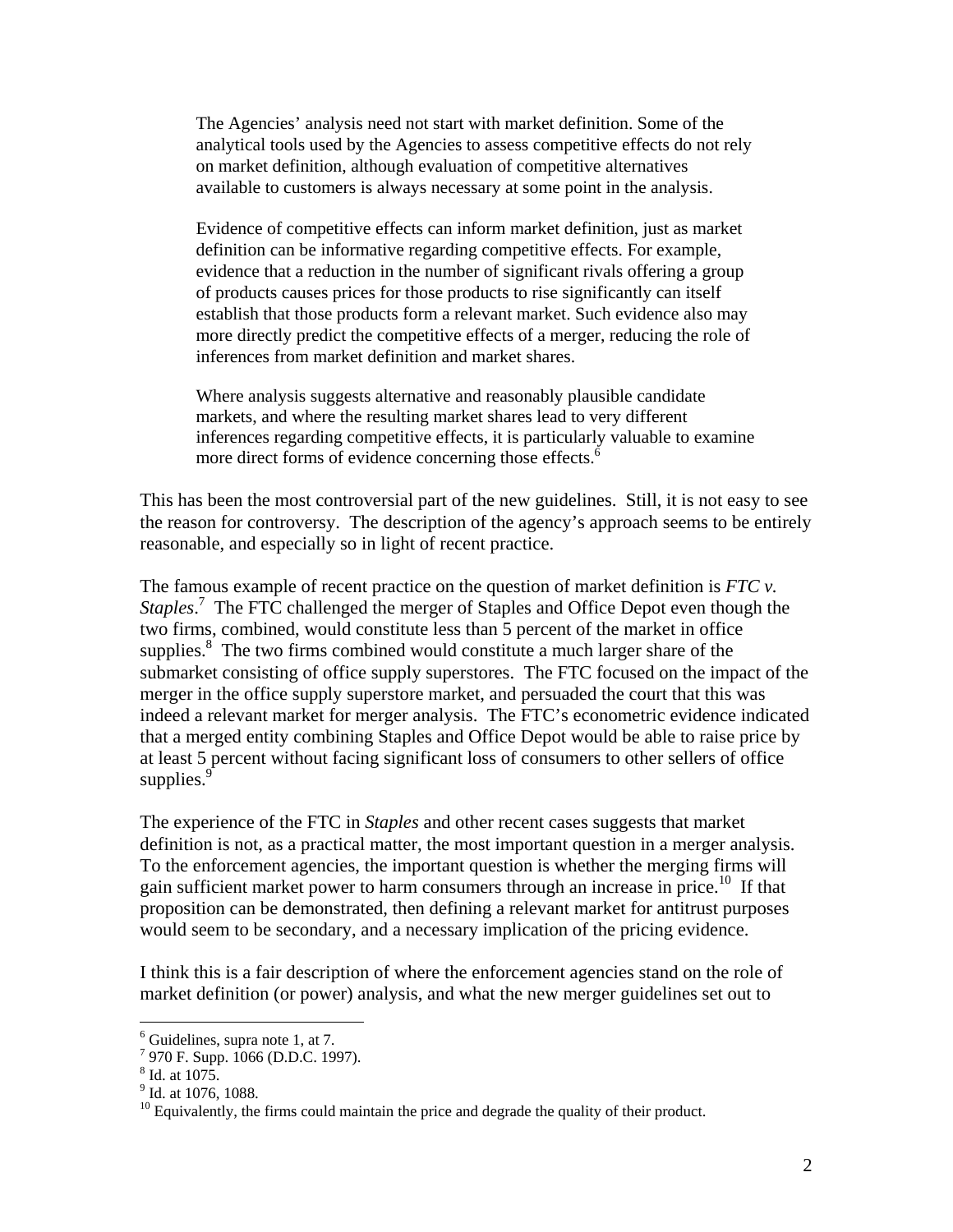describe in a transparent way. This position has much to be said for it, given the well known difficulties in defining a relevant market for antitrust purposes.<sup>1</sup>

#### II. *Changing Perspective*

It is at this point where one has to step outside of familiar antitrust analysis to raise objections to what the new guidelines propose to make formal. One has to think less about the need for rigorous enforcement tools for the agencies and more about the role of the courts in interpreting Clayton Act Section 7. The new guidelines reflect a change in statutory interpretation and enforcement philosophy that has occurred gradually,<sup>12</sup> but should not escape questioning. Moreover, the new guidelines are likely to run into some obstacles in the courts eventually, where judges may be unwilling to cede much of their law making function in the area of mergers to the enforcement agencies.<sup>13</sup>

#### A. Interpretation and Philosophy of Enforcement

The newly "codified" (in the form of the guidelines) approach of the FTC, brought down to simplest terms, implies that a sufficient basis to find a violation of Clayton Act Section 7 is that the merging firms will gain the market power to impose a significant increase in price for their consumers – provided that they are unable to prove the existence of countervailing efficiencies that will be passed on to consumers. It follows that under this interpretation of the Clayton Act a merger for the apparent purpose of gaining additional pricing power is an unambiguous violation of the law. Of course, the new guidelines are merely codifying enforcement norms that have operated in practice for many years now, but the codification entails an appeal to courts to treat these norms as law.

This new standard is different from what Clayton Act Section 7 says:

No person engaged in commerce ... shall acquire ... the whole or any part of ... another person engaged also in commerce ... where in any line of commerce or in ... any section of the country, the effect of such acquisition may be substantially to lessen competition, or to tend to create a monopoly.<sup>14</sup>

The statute does not say that an acquisition is unlawful if it will lead to an increase in the price paid by consumers of the merging entity. And yet, a simple "price-increase standard" is not so fanciful that it should have entirely evaded the thought processes of legislators, even in 1914 when the statute was enacted. The fact that the statutory

1

<sup>&</sup>lt;sup>11</sup> On those difficulties, see, e.g., Franklin M. Fisher, Diagnosing Monopoly, 19 Quarterly Review of Economics and Business 7-33, 1979.

 $12$  On the evolution of the guidelines, see Carl Shapiro, "The 2010 Horizontal Merger Guidelines: From Hedgehog to Fox in Forty Years," 77 Antitrust Law Journal 701 (2010).

 $13$  For a sign of the difficulties that might confront the guidelines in court, see City of New York v. Group Health Incorporated, 2010 WL 2132246 (S.D.N.Y.), 2010-1 Trade Cases P 77,053. In the course of rejecting the plaintiff's claim, the court noted that it could find nothing in the prior case law to support a market definition based on upward pricing pressure.

 $14$  15 U.S.C. § 18.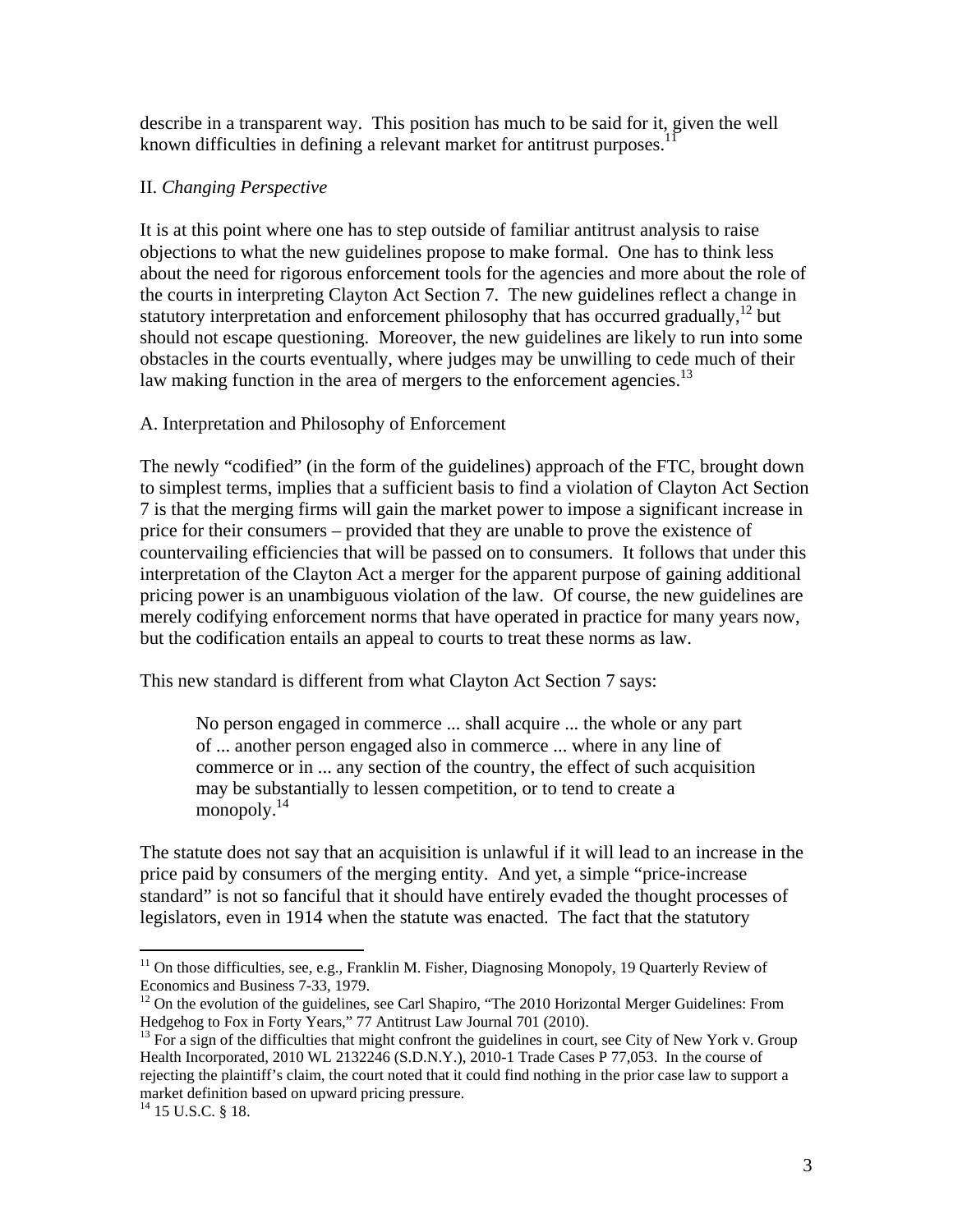standard is comparatively vague suggests that at a substantial percentage of legislators intended to give courts flexibility in applying it.

It is well known that the Clayton Act was designed to change the standards courts applied to specific antitrust violations.15 It was a reaction to the Supreme Court's *Standard Oil*<sup>16</sup> decision,<sup>17</sup> which adopted the rule of reason test under the Sherman Act. The Clayton Act was designed to restrict the discretion of courts with respect to the violations enumerated in it, by replacing the rule of reason test with an alternative that put greater emphasis on lessening of competition or movement toward monopoly. Still, the alternative test stated in the Clayton Act left a fair degree of discretion in the courts to interpret and apply it. $^{18}$ 

The key early case interpreting Clayton Act Section 7 is the Supreme Court's *Brown Shoe* decision.<sup>19</sup> *Brown Shoe* is famous for setting out the "incipiency doctrine",<sup>20</sup> which created enormous problems in merger law until it was rejected in the Court's *General Dynamics*21 opinion.22 In addition to the incipiency doctrine, and more important, *Brown Shoe* sets out a truncated rule of reason analysis for horizontal mergers. The analysis is truncated in the sense that it does not explicitly incorporate an efficiency defense, except through some narrow defenses referred to as "mitigating factors".23 Overall, *Brown Shoe* takes the view that horizontal mergers are undesirable to the extent that they remove competitive choices from consumers over a substantial period of time.

To be more specific, *Brown Shoe* sets out a three-part inquiry. The first is an examination of market conditions, such as the level of market concentration, and other evidence bearing on the structural and operational intensity of competition. The second is an examination of entry conditions and the trends on concentration. The third is a set of narrow defenses – mitigating factors – that effectively constrain the sorts of efficiency defenses that can be admitted into the evidence in a merger case.

Although there is room, to be sure, for interpretive disagreements, there is quite a distance between the theory of Section 7 as envisioned in *Brown Shoe*, and the modern enforcement policy stated in the new Horizontal Merger Guidelines. There is a

1

 $15$  See, e.g., Hylton, supra note 3, at 39-40.

<sup>&</sup>lt;sup>16</sup> Standard Oil Co. v. United States, 221 U.S. 1 (1911).

 $17$  Hylton, supra note 3, at 39.

<sup>&</sup>lt;sup>18</sup> The early cases interpreting Clayton Act Section 7 do not suggest that the FTC's price-increase test was a commonly understood or accepted interpretation of the statute's language. The FTC's interpretation is supported in the case law by just a small number of recent decisions. Of course, one might argue that this just reflects the natural evolution of law.

 $19$ <sup>19</sup> Brown Shoe v. United States, 370 U.S. 294 (1962).

<sup>&</sup>lt;sup>20</sup> A definition of the incipiency doctrine is provided in Hylton, supra note 3, at 319-20 ("... the incipiency doctrine, which holds that a horizontal merger may violate Section 7 even though the share of the market absorbed is relatively small, because the merger is an indicator of a movement toward concentration"). See also, Shapiro, supra note 12, at 703 (discussing "shocking" approach under one set of arguments advanced in early merger cases).

<sup>&</sup>lt;sup>21</sup> United States v. General Dynamics Corp., 415 U.S. 486 (1974).

 $22$  Hylton, supra note 3, 325-28.

<sup>&</sup>lt;sup>23</sup> Brown Shoe, 370 U.S. at 346.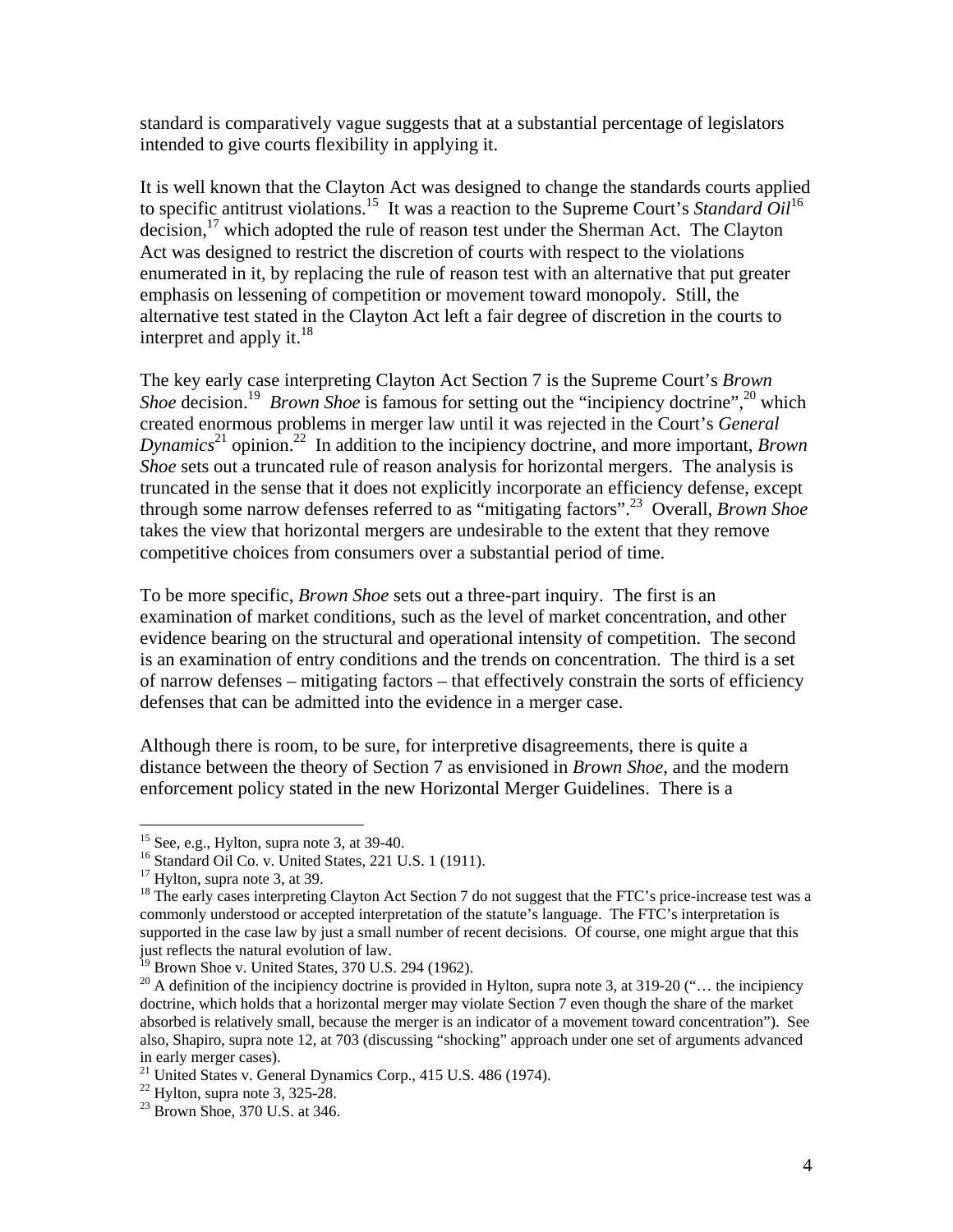substantial difference between the traditional approach to the statute, which aims to prevent mergers that effectively eliminate or seriously degrade alternatives to consumers, and an approach that, in addition to the traditional view, prevents consumers from having to pay a higher price resulting from the additional market power created by a merger.

The courts, for the most part, are reading a case law that is based on the older interpretation, while the enforcement agencies are coming to court with the modern interpretation. This is consistent with the broader history of antitrust law; enforcement agencies have typically pressured courts to adopt interpretations of the antitrust statutes that facilitate enforcement.

One might argue that the new interpretation should prevail because it is clearer, in addition to giving the agency greater enforcement authority. Isn't it obvious that any merger that could result in a price increase to consumers as a consequence of additional market power is what the statute should aim to prevent? This is an open question.

One reason why this position is contestable is that it anticipates virtually no role for market forces in controlling the pricing power of merging entities. I mean this in two senses. First, prices will sometimes rise as part of the competitive process. This is implied by the entry and exit process.<sup>24</sup> If economic profits are negative in the short run, firms will exit, which will cause prices to rise toward the long run competitive equilibrium level. The exits that occur as part of the adjustment toward the long run level effectively give surviving firms additional pricing power. $^{25}$ 

Sometimes exit occurs by firms just shutting down. Other times, probably more often in reality, weaker (or maladjusted) firms are acquired by healthier (better positioned) firms. The mergers that occur as part of the exit process will necessarily lead to higher prices. These higher prices will hurt consumers in the short run, but they are part of the process of long run competitive adjustment. Exogenous changes could occur, leading to negative economic profits – or entry could overshoot, leading to the same result. In the short run, consumers will enjoy a price level that is too low relative to the long run level.

The exit process is described in basic economics classes as one in which some firms just leave the market. However, when one firm acquires another in the exit process, assets are redeployed in an efficient manner. In the redeployment process observed in the case of a merger that operates as a form of exit, the higher quality assets of the exiting firm are retained by the acquiring entity, while the lower quality assets of the both the acquiring

<sup>&</sup>lt;sup>24</sup> Incorporating endogenous entry and exit in the merger process alters some of the standard results of the static analysis. See Gautam Gowrisankaran, A Dynamic Model of Endogenous Horizontal Mergers, 30 RAND Journal of Economics 56-83 (1999); Morton I. Kamien and Isreal Zang, The Limits of Monopolization through Acquisition, 105 Quarterly Journal of Economics 465-500 (1990). The analysis underlying the new guidelines is based on static models of the merger process, such as in Joseph Farrell and Carl Shapiro, 2001, Scale economies and synergies in horizontal merger analysis, Antitrust Law Journal, vol. 68 (3), 685-710.

<sup>25</sup> Consider a simple Cournot model with *N* firms, each with marginal (and average) cost *c*, and demand curve  $p = a - bQ$  (where Q is the total quantity of the firms). The Cournot equilibrium price is given by  $p = a$  $(a + Nc)/(N+1)$ . As firms exit, each remaining firm effectively gains additional pricing power.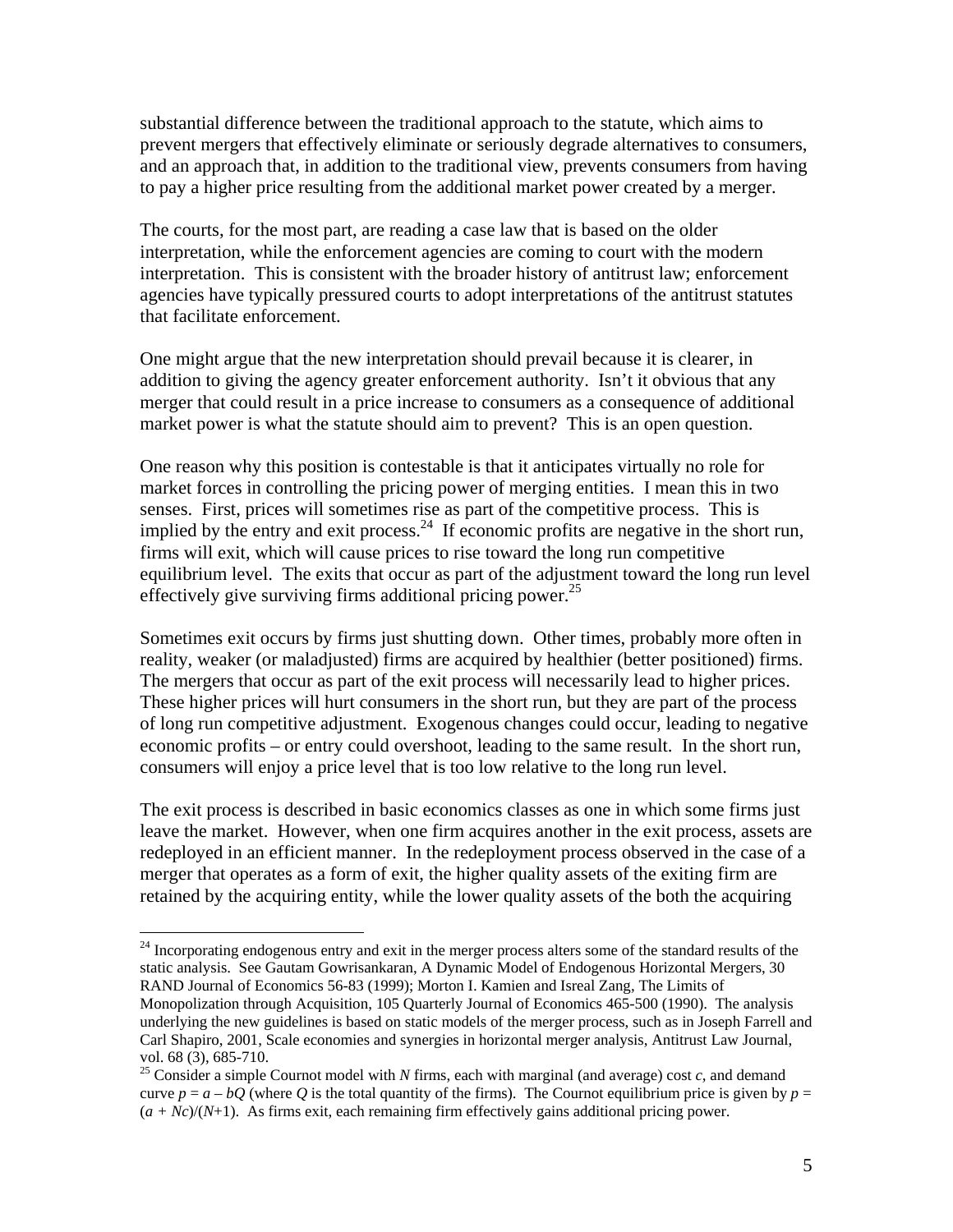and acquired entities are shed. The merger facilitates an efficient reassignment of assets that would otherwise have to take place through a comparatively cumbersome process involving market transactions. This is an implication of Coases's theory of the firm.26 To the extent the merger process reduces transaction costs, it reduces the long run costs of the industry.

The second sense in which market forces regulate pricing is through entry, which regulates price increases. If too many mergers occur, so that prices rise above the long run competitive level, entry occurs until prices are driven back to the long run level. Entry can also occur through the merger process, where the acquiring firm chooses to enter a new line of business by acquiring a firm already in the market.

When considering the new interpretation of Clayton Act Section 7 by the FTC, one has to ask whether it leaves sufficient room for the competitive adjustment process to function. If it does not, then the FTC's enforcement approach can harm consumers in the long run. The FTC's modern interpretation of Section 7 empowers the agency to bring enforcement actions which benefit some consumers in the short run only to result in greater long term harm.

To illustrate the potential for harm from the FTC's interpretation, suppose there is a short-run equilibrium with firms making negative economic profits. One firm attempts to acquire another, in a merger that will lead to greater pricing power. The FTC blocks the merger. The weak (maladjusted) firm, unable to be acquired by the stronger firm, eventually exits the industry. In the long run, its assets will be redeployed to some other activity. However, the most efficient process of consolidation has been blocked by the FTC. The likely result is that some resources will depreciate to a larger degree than would be observed in an efficient redeployment process. This, in turn, implies that the industry long run costs will be greater and the long run equilibrium price higher. In addition, the transaction costs from the more cumbersome redeployment process also feed into greater long run costs. In the end, society has expended resources in an enforcement process that effectively transfers wealth from generations of consumers in the steady state (long run) to a specific temporal cohort of consumers in the short run.

Of course, one response to this concern is to say that the enforcement agencies will refrain from opposing mergers that do not threaten serious harm to consumers in the long run. Indeed, if the agencies make accurate enforcement decisions, the potential harm just described will never be observed. However, this position assumes that the enforcement agencies operate without error, a premise that I take to be false.

This story has nothing to do with the "failing company defense".<sup>27</sup> Firms may be earning negative economic profits even when they are thriving if measured on the basis of accounting profits. All that is necessary for the existence of negative economic profits is

 $^{26}$  The Nature of the Firm. R. H. Coase. Economica, New Series, Vol. 4, No. 16. (Nov., 1937), pp. 386-405  $27$  For a discussion of the failing company defense, see, e.g., Areeda, Kaplow, Edlin, Antitrust Analysis: Problems, Texts, and Cases 708 (Sixth Edition 2004)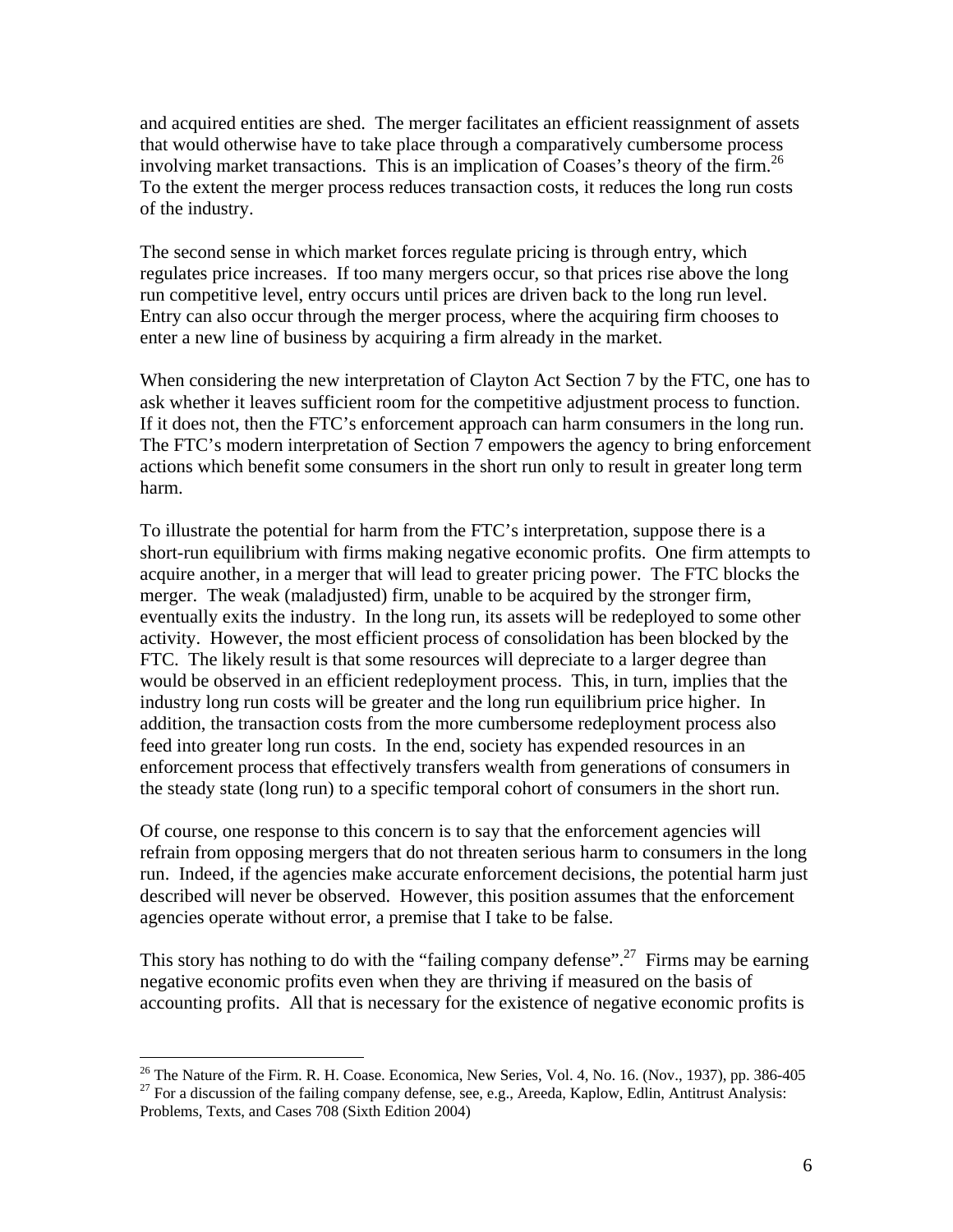that the resources used in one activity are more valuable in another activity. A business could be profitable in accounting terms, while unprofitable in economic terms.<sup>28</sup>

I have assumed in this account that the FTC is accurate in distinguishing mergers for pricing power from mergers for efficiency.<sup>29</sup> If I assume instead that the FTC sometimes errs in making this distinction, the social costs of its enforcement conduct would be higher. Taking error into account would require us to compare false conviction and false acquittal costs from the FTC's merger enforcement decisions.<sup>30</sup>

The alternative to the FTC's modern interpretation of Section 7 is the less rigorous standard of *Brown Shoe*. Under that standard, a merger to gain pricing power might be approved under Section 7. The reason is that a reviewing court might find that competition is intense and that entry is relatively easy. There were facts that would have supported such findings even in *Staples*. Competition had led stores to exit from the office supply superstore market in greater frequency than to enter in the years immediately before the merger challenge.<sup>31</sup> The evidence of exit is a sign that office supply superstores were making negative economic profits at the time of the merger, and that the merger may have been part of this exit process. Under the *Brown Shoe* standard a court could have concluded that the Staples-Office Depot merger was unlikely to violate Section  $7^{32}$ 

The benefit of the *Brown Shoe* standard, relative to the FTC's standard, is that it gives courts the flexibility to permit mergers for the purpose of gaining pricing power in settings where the evidence suggests that the ordinary processes and pressures of competition are resilient – as in the case where the merger facilitates exit. Where competitive pressures are resilient, not every merger that results in greater pricing power will substantially reduce competition or tend toward monopoly.

 $28$  The example considered in the text is consistent with the familiar story of the industry that suffers a negative demand shock, or a declining industry. But it is also consistent with an industry that experiences a shock on the supply side which causes some factor of production (e.g., land) to become more valuable in an alternative use. On the declining industry interpretation, see D. Filson and B. Songsamphant , Horizontal Mergers and Exit in Declining Industries, Applied Economics Letters 12(2): 129-132 (2005). For the equivalent supply side adjustment, suppose a firm produces with constant returns to scale in the long run. A positive supply shock causes it to shift to a short run average cost curve which has a greater minimum efficient scale. The adjustment process will involve firms exiting and the price rising toward the long run level, with industry output greater in the long run.

<sup>&</sup>lt;sup>29</sup> On the other hand, this discussion assumes that the agencies are not perfectly accurate in distinguishing mergers which threaten substantial long term harm to consumers from those that do not. Obviously, if the agencies operate with perfect accuracy, none of the criticisms suggested here merit consideration.

 $30$  One way of assessing the error-cost record of merger enforcement is to use evidence on price effects of mergers. However, even this evidence could be flawed to the extent price increases may be efficient. On using evidence to evaluate the accuracy of agency decisions, see Orley C. Ashenfelter and Daniel S. Hosken, The Effect of Mergers on Consumer. Prices: Evidence from Five Selected Case Studies, NBER Working Paper, 2008.

<sup>31</sup> Staples, 970 F. Supp. 1066, at 1086-1089.

<sup>32</sup> Of course, the court in *Staples*, operating within the *Brown Shoe* framework, found that the merger was likely to violate the statute. However, the *Staples* court, rather strangely, took the evidence of exit from the office supply superstore market as evidence that the entry and exit process did not serve to regulate pricing power.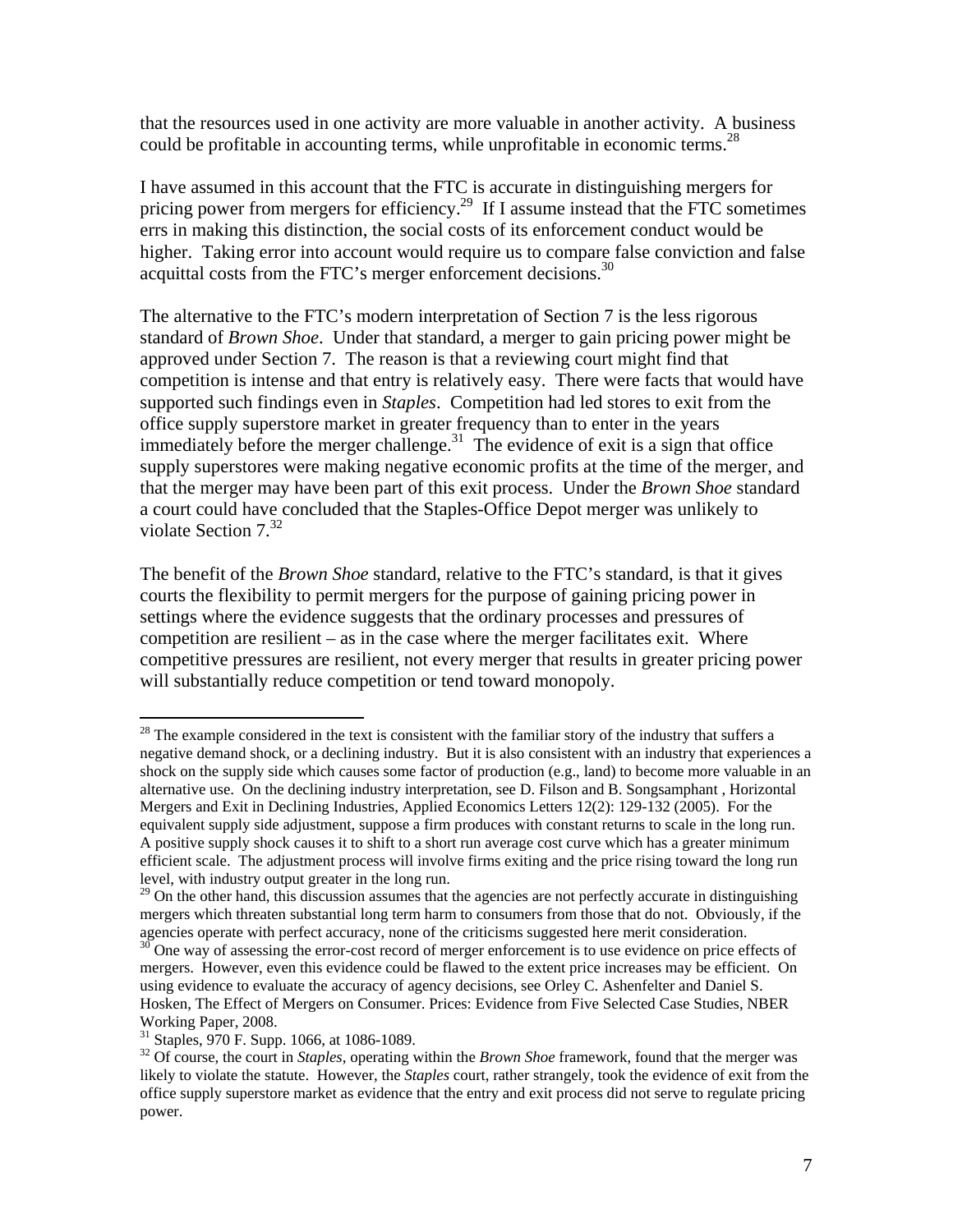Although I have focused on the example of a merger for exit, there are other instances where mergers that result in additional pricing power may not be harmful to overall welfare, or to consumer welfare in the long run. Consider, for example, a merger in response to monopsony power on the buyer's side.<sup>33</sup> If the merger enables the combined entity to push price above the monopsonistic level, social welfare will be enhanced. Alternatively, suppose the merger results in a price increase to some subset of consumers and price reductions for other consumers, with the net result being a gain in social welfare.<sup>34</sup> Yet another class of scenarios to consider involves a firm that innovates in its product or service and uses the pricing-power merger as a method of appropriating the gains from innovation.<sup>35</sup> In these scenarios the merger serves as an alternative to some form of intellectual property protection, which may not be available, or may be available only at great cost.

In implementing the discretionary test of *Brown Shoe*, courts have traditionally required a definition of the relevant market. In order to determine whether competition appears to be structurally or operationally intense, or whether entry is easy, courts first have to define a relevant market. The definition of a relevant market has involved a factintensive inquiry that trades off many concerns, in addition to the strict concern of finding a market which could be monopolized by the defendant (through an acquisition or through some anticompetitive conduct). When courts determine a relevant market, they are taking into account the consequences of that decision for the competitive process itself. If defining a market too narrowly will lead to the replacement of the market process of industrial rationalization with an administrative process, or discourage innovation incentives, courts are likely to take those costs into account. They are aware of the possibility that they could err in the decision, and will therefore tend toward a market definition that minimizes the costs of errors.<sup>36</sup>

The FTC's standard would relegate the market definition component of a merger dispute to a lesser status. In so doing, it would constrain the ability of courts to make the tradeoffs that currently go into a market definition finding.<sup>37</sup> If courts consistently make

 $33$  Federal Trade Commission v. Tenet Health Care Corp., 186 F.3d 1045 (8th Cir. 1999).

<sup>&</sup>lt;sup>34</sup> A merger may have a mixed effect, leading to an increase in the price of one item in one market (or submarket), and price reductions in the same or in other items in other markets. See Joshua D. Wright, Comment on the Proposed Update on the Horizontal Merger Guidelines: Accounting for Out-of-Market Efficiencies (August 10, 2010). George Mason Law & Economics Research Paper No. 10-38. Available at SSRN: http://ssrn.com/abstract=1656538.<br><sup>35</sup> Hylton, Keith N. and Lin, Haizhen, Optimal Antitrust Enforcement, Dynamic Competition, and

Changing Economic Conditions, 77 Antitrust Law Journal 247, 266-269 (2011). 36 Id, at 264-265.

 $37$  One response to this argument is that courts should simply find some other legal peg on which to do their general balancing, and leave market definition to the more rigorous definitions provided by the agencies. To some extent, this is unavoidable result of having merger cases decided in court. Courts will choose the optimal "legal peg", from their own perspective, for deciding cases, and the market definition peg has some attractive attributes. It provides a blanket immunity for the defendant, and allows a dispute to be resolved at an early phase of the litigation. A court could deal with its issues about the error cost tradeoffs at some other stage of the litigation, such as the damages phase, but that would clearly lead to a greater cost being imposed on the defendant. In other words, the market definition test serves a function akin to that of the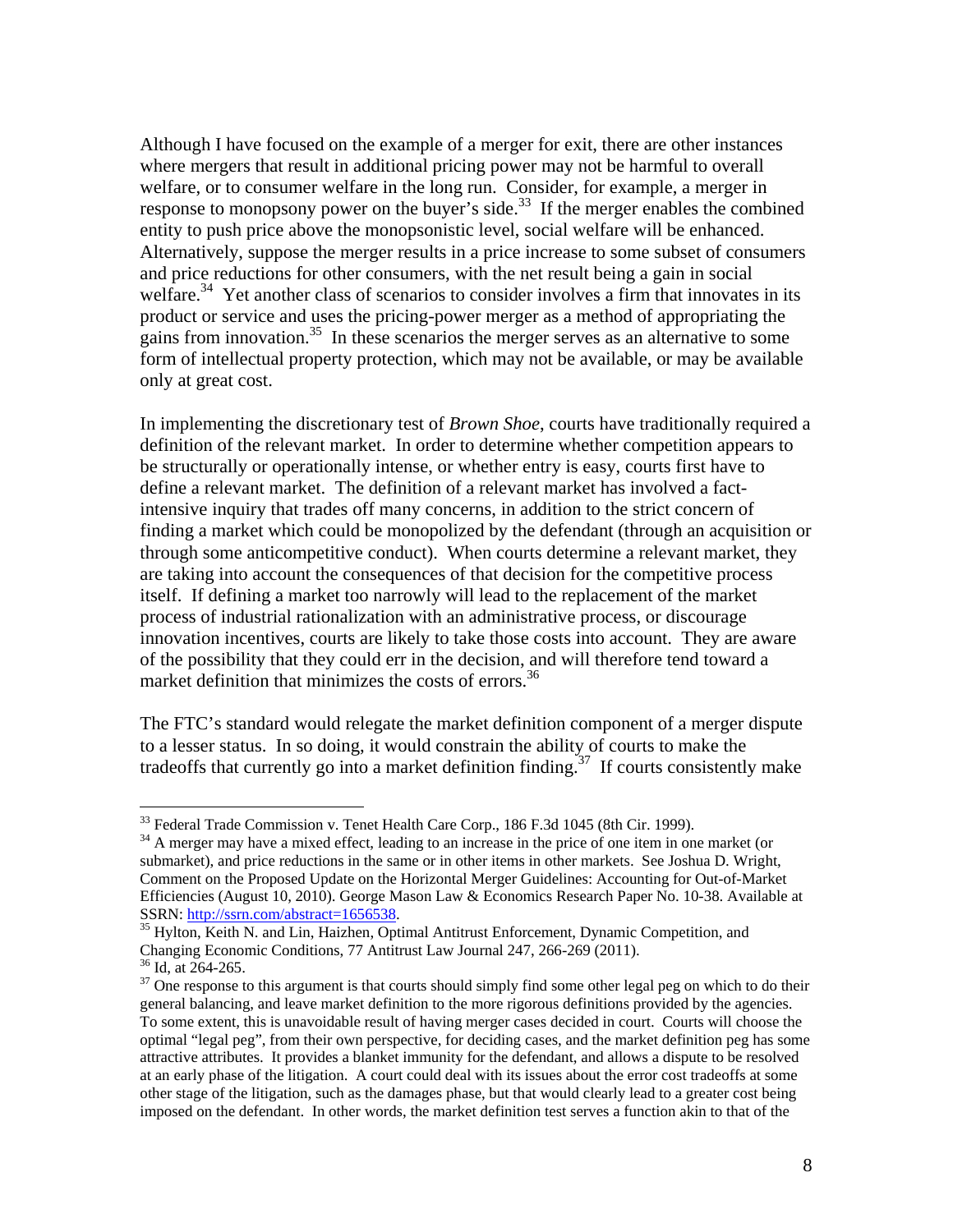the wrong decision in the implicit balancing of error costs that influences the market definition finding, the FTC's approach could be desirable. But I am aware of no evidence to suggest that courts generally make poor decisions under the *Brown Shoe* standard.

#### B. Drawbacks

The obvious drawback of *Brown Shoe* is that it does not provide a rigorous or scientific approach to enforcement. There are no econometric tests that would permit the agency to provide a definite answer to a court under the *Brown Shoe* standard, while the priceincrease standard has provided a rigorous tool for the agency. It may seem unfair to criticize the agency after having developed such a tool for enforcement. In addition, an objective test minimizes the likelihood that political influence will drive the agency's decision rather than economic analysis.

The problem with this defense of the price-increase standard is that it provides a test that answers a question that is different from the one that courts should be concerned with under Section 7. If rigor alone is a sufficient defense, then the agency could just as well adopt other rigorous tests that have less relevance to the economic concerns motivating the enactment of Section 7.

One could also argue that the price-increase standard should be sufficient for its purposes, which is to present sufficient evidence to justify a preliminary injunction. If a court wishes to apply the *Brown Shoe* standard, it could still do so in order to resolve the dispute if it goes all the way to a court judgment. In other words, merger law could operate with two standards, one applied at the preliminary injunction stage and another applied at the court judgment stage.

There are several problems with this argument. One is that the enforcement agencies have benefited from the courts' tendency to use the guidelines as a source of law. If the guidelines are going to serve as a source of law, then they should provide standards that should be applicable to the merits of the merger decision regardless of the forum in which they are addressed. Courts should not adopt one set of substantive standards for preliminary injunction decisions and another set of substantive standards for the actual application of the statute, which is an error that the D.C. Circuit has committed in its *Whole Foods* decision.38

Another problem with the two-standards argument is that a preliminary injunction is essentially a permanent injunction in merger disputes. In the majority of cases in which the preliminary injunction is issued, the parties walk away from the proposed merger. Too many things are likely to change between the date of the preliminary injunction and the ultimate resolution of the litigation.

duty test in tort law, Keith N. Hylton, Duty in Tort Law: An Economic Approach, 75 Fordham L. Rev. 1501, 1525 (2006) (comparing the duty and proximate cause tests in tort doctrine).

 $38$  FTC v. Whole Foods Market, Inc., 548 F.3d 1028 (DC Cir. 2008).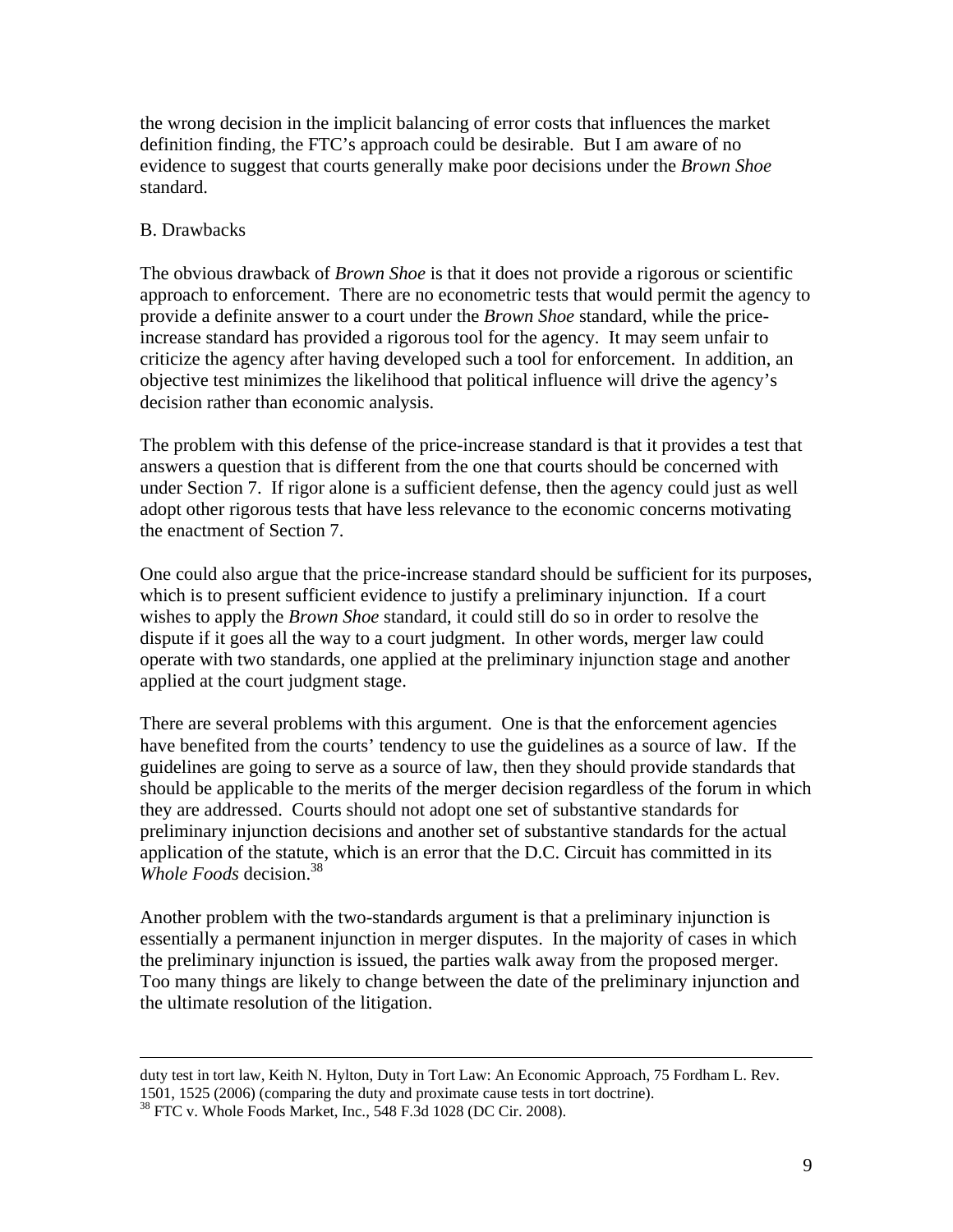If the law is going to serve as a set of guidelines for courts and for firms to follow, then it should be constructed with an eye toward its impact on merger decisions. Mergers that enhance social welfare in the long run should be permitted. This suggests that it would be unwise to defend a particular merger test on the ground that it is especially appropriate for the preliminary injunction phase, even if it not appropriate as a standard to assess the overall merits of the merger.

*Chevron*39 provides another set of potential objections to a court's decision to adhere to the *Brown Shoe* standard in merger analysis. *Chevron* instructs courts to defer to an agency's interpretation of the statute it enforces, as long as that interpretation is reasonable and consistent with the settled meaning of the statute. However, *Chevron* has unclear implications in this setting, as in so many cases. The Supreme Court has issued several opinions, from *Brown Shoe* to *General Dynamics*, setting out its views of the meaning of Clayton Act Section 7. The *Chevron* doctrine does not clearly instruct courts to defer to the agency in light of this history. There is a conflicting doctrine, stare decisis, which constrains courts from deviating far from the interpretation set out in the Supreme Court's early merger cases.

#### III. *Innovation in the Guidelines*

 $\overline{a}$ 

Closely related to the matter of industrial rationalization – more precisely, the allocation of assets to their most productive uses – is that of innovation, which the new horizontal merger guidelines treat in a one-sided way. Again, there are sufficient qualifications to find support for just about any view on the implications of merger enforcement for innovation in the guidelines, but the general thrust is that mergers may be harmful to rival (i.e., non-merging) firms that wish to innovate.

Certainly mergers can be harmful to consumer welfare if they reduce incentives to innovate. The line of thought that appears to be missing from the guidelines is recognition that the incentive to innovate is a function of the efficiency of future industrial rationalization. If a firm innovates by creating a new product market, it will certainly realize that the new market may change over time in a way that requires the exit process to function smoothly. The efficiency of industrial rationalization will, in turn, be a function of the ease with which mergers for such purposes will be allowed. If firms expect that such mergers will not be allowed, their expected long run costs will be higher. The incentive to innovate will be lower, in turn, and less innovation will occur. As in the industrial rationalization context examined in the previous part, merger enforcement may transfer wealth from consumer generations in the steady state to a particular cohort of consumers or firms in the short run.

Obviously, there is an optimal level of enforcement in light of innovation concerns. Too little enforcement will permit mergers that reduce innovation incentives to occur; too much will chill innovation incentives. But this proposition fails to incorporate the risks and costs of error. The discouragement of innovation by rivals that has not occurred is a particularly difficult thing to prove or to disprove. Moreover, if the agency seeks to

<sup>&</sup>lt;sup>39</sup> Chevron U.S.A., Inc. v. Natural Resources Defense Council, Inc., 467 U.S. 837 (1984).